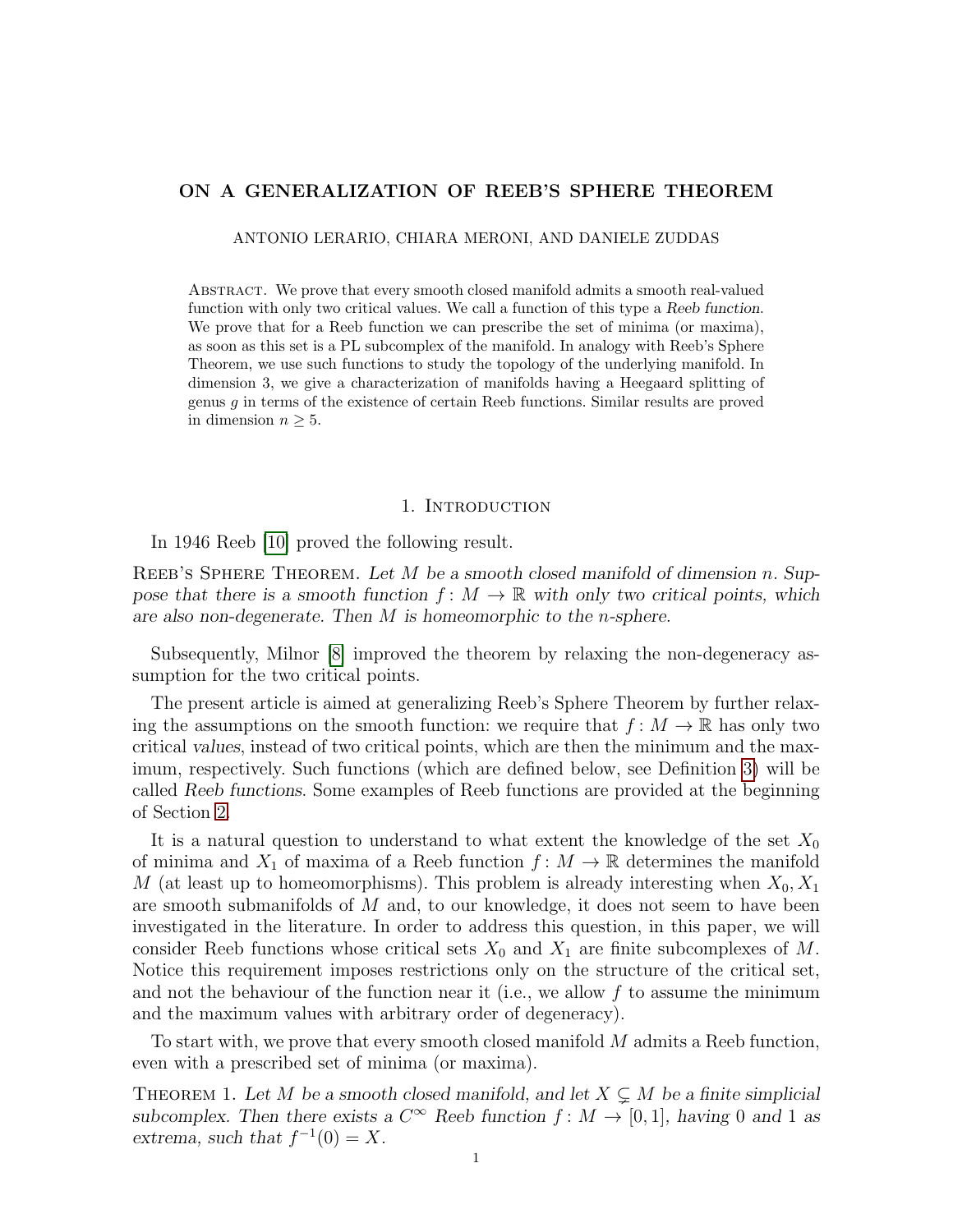The homology of maxima and minima of a Reeb function satisfy some "duality" relation, see Remark [12.](#page-7-0) For example, if  $M = S<sup>n</sup>$  then the homology of  $X_0$  is isomorphic to the homology of  $X_1$ , with reversed indices. Moreover, as one could expect,  $M \setminus X_1$ deformation retracts to  $X_0$  and viceversa, see Lemma [11.](#page-6-0)

We can restate Reeb's Sphere Theorem using the language of Reeb functions as follows: a smooth closed manifold of dimension  $n$  admits a smooth Reeb function with two points as extrema, if and only if it is homeomorphic to an *n*-sphere. What happens if the set of minima and maxima are subcomplexes? In dimension  $n = 3$  we prove the following result.

<span id="page-1-2"></span>Theorem 2. Let M be a smooth closed connected 3-manifold. Then the following conditions are equivalent:

- (1) there exists a Reeb function  $f: M \to [0, 1]$  having connected 1-dimensional subcomplexes of the same Euler characteristic  $\chi$  as extrema, for some  $\chi \leq 1$ ;
- (2) the Heegaard genus of M is at most  $1 \chi$  in the orientable case and  $2 2\chi$  in the non-orientable case.

Results in the same spirit as of Theorem [2](#page-1-2) can be proved in higher dimensions using cobordism theory, see Corollary [16.](#page-8-0)

## 2. Reeb's functions

<span id="page-1-1"></span>In the following, smooth means  $C^{\infty}$ , and diffeomorphisms between smooth manifolds are  $C^{\infty}$  unless otherwise stated.

<span id="page-1-0"></span>DEFINITION 3. Let M be a smooth closed manifold and let  $f: M \to [a, b]$  be a  $C^k$ function, with  $k \geq 2$  and  $a < b$ . We say that f is a Reeb function on M if f has a and b as the only critical values (the extrema of f). The subsets  $f^{-1}(a)$  and  $f^{-1}(b)$  are the critical levels of f.

Without loss of generality, we assume throughout the paper that  $a = 0$  and  $b = 1$ . The simplest example of a Reeb function is a function on  $S<sup>n</sup>$  with only two critical points. Below we give some other examples.

EXAMPLE 4. Let M be a smooth manifold and  $g: S^n \to [0,1]$  be a smooth function with only two critical points  $p_0, p_1 \in S<sup>n</sup>$ . Then the function  $f: M \times S<sup>n</sup> \to [0, 1]$  defined by  $f(x, y) = g(y)$  is a Reeb function with  $X_0 = M \times \{p_0\}$  and  $X_1 = M \times \{p_1\}$ .

EXAMPLE 5. Let  $\mathbb{K} = \mathbb{R}, \mathbb{C}, \mathbb{H}$  and denote by  $\mathbb{K}P^n$  the *n*-dimensional projective space over K with homogeneous coordinates  $[x_0, \ldots, x_n]$ . Let  $X_0 = \{x_i = 0 \mid i \leq k\} \cong \mathbb{K}P^{n-k-1}$ and  $X_1 = \{x_i = 0 \mid i > k\} \cong \mathbb{K}P^k$ . The function  $f : \mathbb{K}P^n \to [0,1]$  defined by

$$
f(x) = \frac{|x_0|^2 + \dots + |x_k|^2}{|x_0|^2 + \dots + |x_n|^2}
$$

is a Reeb function (in fact, also a Morse–Bott function).

EXAMPLE 6. Let  $M \subset \mathbb{R}^n$  be a smooth semialgebraic set and  $X \subset M$  be a basic semialgebraic set (relative to  $M$ ). There is an explicit way to define a Reeb function  $f: M \to \mathbb{R}$  with  $f^{-1}(0) = X$ . In fact, assuming that

$$
X = \{ x \in \mathbb{R}^n \mid g_1(x) \ge 0, \dots, g_s(x) \ge 0 \} \cap M
$$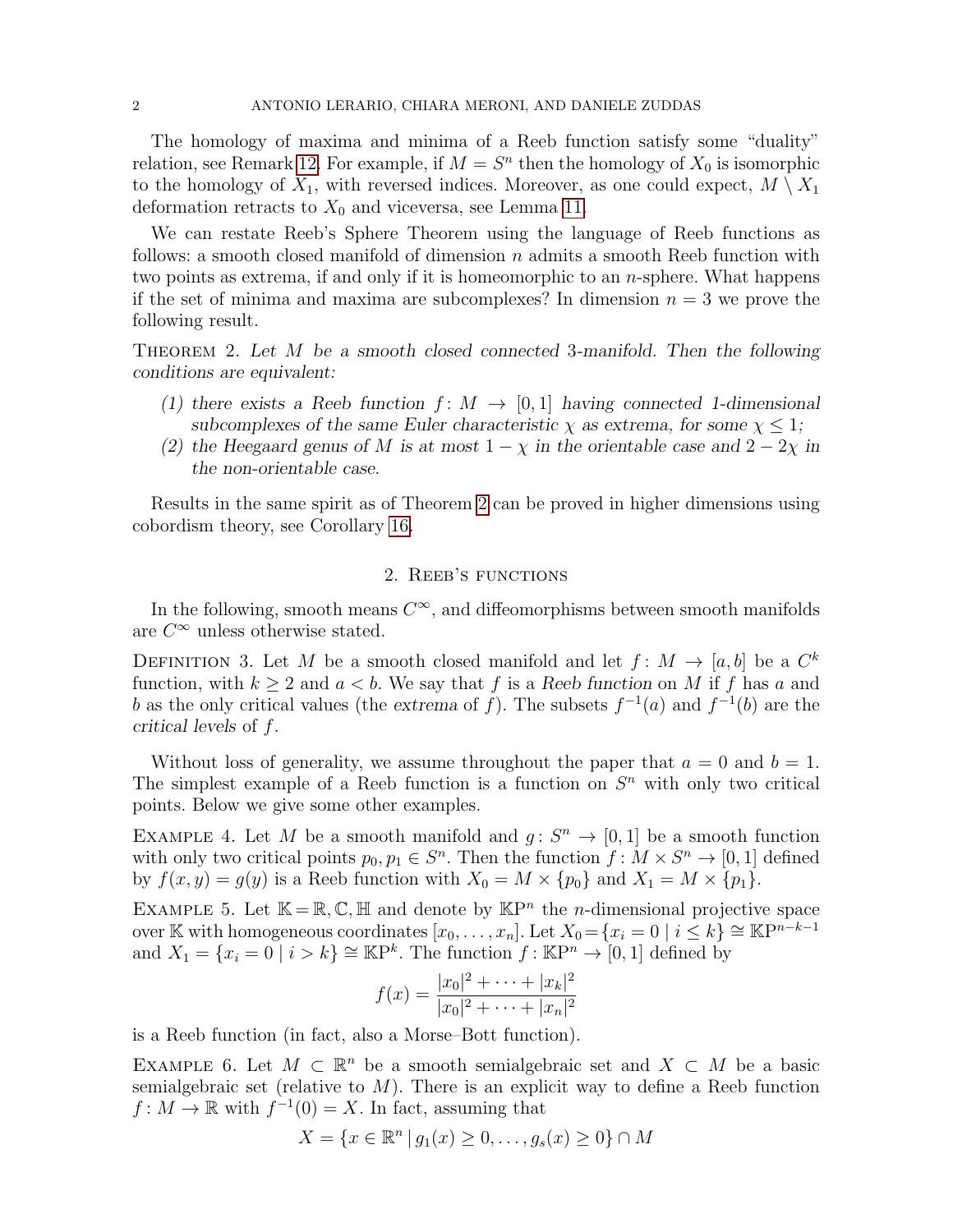where  $g_i \in \mathbb{R}[x_1,\ldots,x_n]$  for every  $i=1,\ldots,s$ , the function f can be constructed as follows. First consider the functions  $f_i: \mathbb{R}^n \to \mathbb{R}$  such that

$$
f_i(x) = \begin{cases} 0 & g_i(x) \ge 0, \\ e^{\frac{1}{g_i(x)}} & g_i(x) < 0. \end{cases}
$$

Then set  $f = \sum_{i=1}^{s} f_i |_{M}$ . This example is also connected to the theory developed by Durfee [\[1\]](#page-10-2) and Dutertre [\[2\]](#page-10-3).

EXAMPLE 7. If  $f : M \to [0, 1]$  is a Reeb function, then for every integer  $n > 0$  the function  $f^n$  is also Reeb, with the same critical set of f but with a higher order of degeneracy at zero. More generally, if  $g: I \to I$  is a smooth map such that  $g'(t) \neq 0$ for all  $t \in (0,1)$ , then  $g \circ f : M \to [0,1]$  is still a Reeb function.

Throughout the paper, we make use of the following notation. Given a function  $f: M \to \mathbb{R}$  we set

$$
A_{\varepsilon}(f) = \{x \in M \mid f(x) \ge \varepsilon\}
$$
 (the  $\varepsilon$ -superlevel of f)  

$$
B_{\varepsilon}(f) = \{x \in M \mid f(x) \le \varepsilon\}
$$
 (the  $\varepsilon$ -sublevel of f).

We recall the following well-known fact, which we state without proof (the reader may refer to Lee [\[7\]](#page-10-4) for a proof).

<span id="page-2-1"></span>LEMMA 8. Let  $M_0$ ,  $M_1$  be two smooth m-manifolds with non-empty boundary, and suppose that there is a diffeomorphism  $\varphi: \partial M_0 \to \partial M_1$  between their boundaries. Let  $f_0: M_0 \to [a, b]$  and  $f_1: M_1 \to [b, c]$  be  $C^k$  functions,  $1 \leq k \leq \infty$ , such that  $f_0^{-1}(b) = \partial M_0$  and  $f_1^{-1}(b) = \partial M_1$ . Furthermore, we assume that  $\nabla f_0$  is non-vanishing and pointing outwards along  $\partial M_0$ , and  $\nabla f_1$  is non-vanishing and pointing inwards along  $\partial M_1$ , with respect to certain Riemannian metrics on  $M_0$  and  $M_1$ . Then, the manifolds  $M_0$  and  $M_1$ , as well as the functions  $f_0$  and  $f_1$ , can be glued together by  $\varphi$  yielding a smooth manifold  $M = M_0 \cup_{\varphi} M_1$  and a  $C^k$  function  $f = f_0 \cup_{\varphi} f_1 : M \to [a, c]$ . Moreover, this construction is unique up to  $C^k$  diffeomorphisms of M.

For the proof of Theorem [1](#page-0-0) we will need the following two technical lemmas.

<span id="page-2-0"></span>LEMMA 9 (Existence of arbitrarily flat functions). Let  ${c_k}_{k\in\mathbb{N}}$  be a sequence of positive real numbers. There exists a smooth function  $\gamma : [0, 1] \to \mathbb{R}$  such that  $\gamma(0) = 0, \gamma(1) > 0$ ,  $\gamma'(t) > 0$  for  $t \in (0, 1]$  and for every  $k \in \mathbb{N}$ 

$$
\sum_{j=0}^k |\gamma^{(j)}(t)| \leq c_k \quad \forall t \leq \frac{1}{k}.
$$

Proof. Without loss of generality, we assume that the sequence  ${c_k}_{k\in\mathbb{N}}$  is monotone decreasing with  $c_0 < 1$ . Consider the smooth function  $\varphi : [0, 1] \to [0, 1]$  defined by:

$$
\varphi(x) = \frac{e^{\frac{-1}{x}}}{e^{\frac{-1}{x}} + e^{\frac{-1}{1-x}}}.
$$

This is a monotone function on [0, 1] with  $\varphi^{(k)}(0) = 0 = \varphi^{(k)}(1)$  for all  $k \geq 0$ . For every  $k \geq 1$  let us define the function  $\varphi_k : [\frac{1}{k+1}, \frac{1}{k}]$  $\frac{1}{k}] \rightarrow \mathbb{R}$  by

$$
\varphi_k(x) = a_k \varphi(k(k-1)x - k),
$$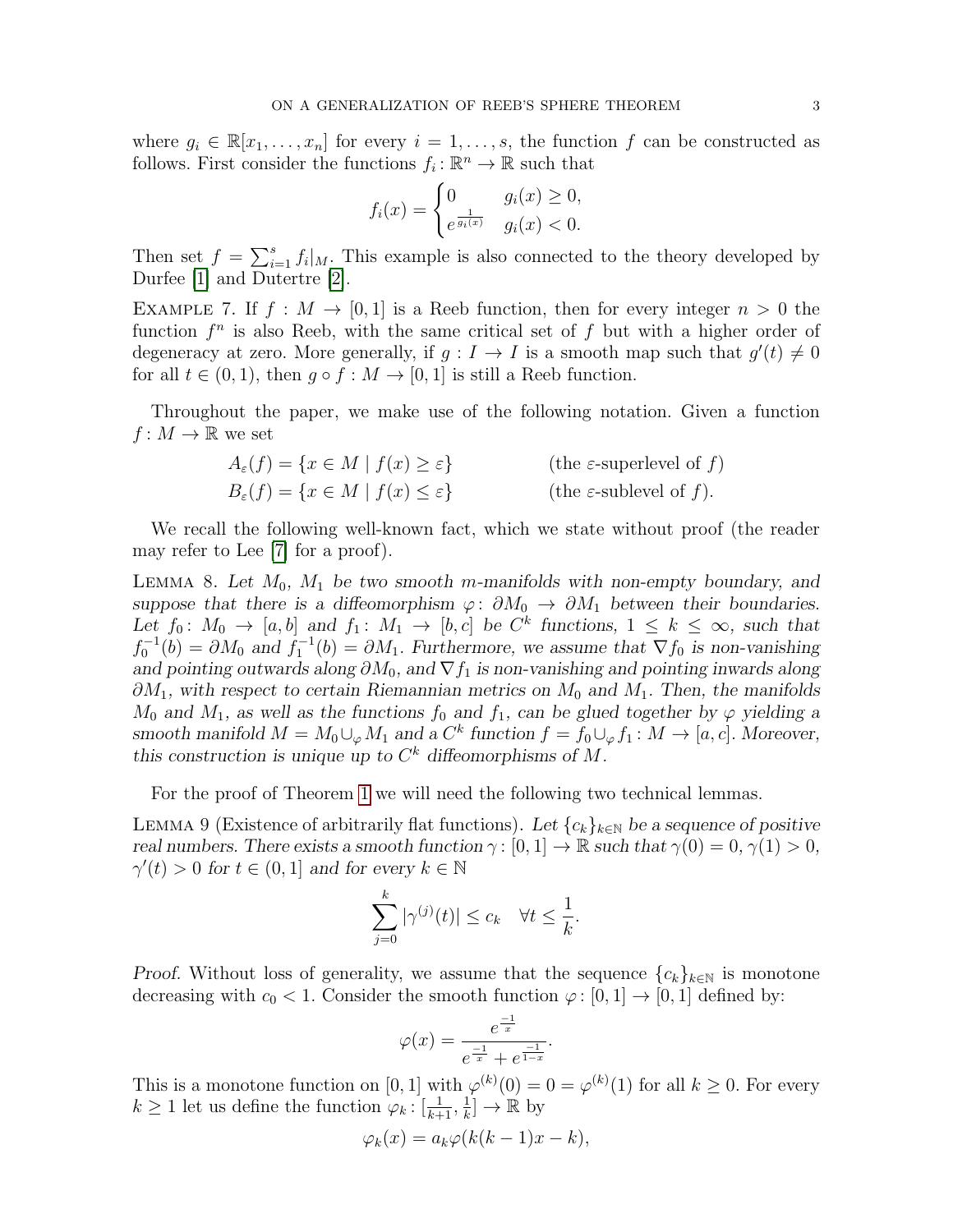where the sequence  ${a_k > 0}_{k\geq 1}$  is chosen in such a way that

$$
\sup_{t \in [\frac{1}{k+1},\frac{1}{k}]} \sum_{j=0}^{k-2} |\varphi_k^{(j)}(t)| \le \frac{c_k}{3}.
$$

By replacing  $a_k$  with a possibly smaller positive number, we can assume that:

- (1)  ${a_k}_{k \geq 1}$  is monotone decreasing and that  $\sum_{k \geq 1} a_k = A < 1$ .
- (2) for every  $k \geq 1$  we have  $\sum_{j \geq k+1} a_j \leq \frac{c_k}{3}$  $\frac{c_k}{3}$ ;
- (3) denoting by  $\sigma = (\sum_j$ 1  $(\sum_{j\geq k} a_j^2)^{1/2} \leq \frac{c_k}{3\sigma^2}$  for every  $k \geq 1$  we have  $(\sum_{j\geq k} a_j^2)^{1/2} \leq \frac{c_k}{3\sigma^2}$  $\frac{c_k}{3\sigma}$ .

Pick now the sequence  ${b_k}_{k\geq 1}$  defined by  $b_k = b_{k-1} - a_k$  and  $b_1 = 1 - a_1$ , and define  $f : [0, 1] \to \mathbb{R}$  to be the function

$$
f(t) = \left(\sum_{k\geq 1} (\varphi_k(t) + b_k) \chi_{[\frac{1}{k+1}, \frac{1}{k}]}(t)\right) - (1 - A).
$$

This function is smooth, since each  $\varphi_k$  is flat at its domain of definition and at  $t = \frac{1}{k+1}$  $k+1$ we have  $\varphi_k(\frac{1}{k+1}) + b_k = \varphi_{k+1}(\frac{1}{k+1})$ . Moreover, the function f satisfies  $f(0) = 0$  and  $f(1) = b_1 - (1 - A) = A - a_1 > 0$ . Finally, we define  $\gamma$  by:

$$
\gamma(t) = \int_0^t \int_0^s f(x) \, dx \, ds.
$$

Then,  $\gamma(0) = 0$  and  $\gamma(1) > 0$ . Moreover for every  $t \in (0, 1)$ 

$$
\gamma'(t) = \int_0^t f(x) \, dx > 0,
$$

since the integrand is non-negative and non-zero on any interval  $(0, t)$ .

For  $t \leq \frac{1}{k}$  we have the following estimate for  $|\gamma(t)|$ :

<span id="page-3-0"></span>
$$
|\gamma(t)| \le \int_0^{\frac{1}{k}} \int_0^{\frac{1}{k}} |f(x)| dx ds \le \frac{1}{k^2} \sup_{t \le \frac{1}{k}} |f(t)| = \frac{1}{k^2} \sup_{\frac{1}{k+1} \le t \le \frac{1}{k}} |f(t)|
$$
  
(2.1)  

$$
= \frac{1}{k^2} - 1 + A + (1 - a_1 - \dots - a_k) = A - a_1 - \dots - a_k
$$
  

$$
= \sum_{j \ge k+1} a_j \le \frac{c_k}{3}.
$$

Similarly, for  $t \leq \frac{1}{k}$  we have the following estimate for the derivative  $|\gamma'(t)|$ :

<span id="page-3-1"></span>(2.2) 
$$
|\gamma'(t)| \le \int_0^{\frac{1}{k}} |f(x)| dx \le \sum_{j \ge k} \frac{a_j}{j^2} \le \left(\sum_{j \ge k} a_j^2\right)^{\frac{1}{2}} \left(\sum_{j \ge k} \frac{1}{j^4}\right)^{\frac{1}{2}} \le \frac{c_k}{3}.
$$

Moreover, for  $t \leq \frac{1}{k}$  we have the following estimate for  $\sum_{j=2}^{k} |\gamma^{(j)}(t)|$ :

<span id="page-3-2"></span>(2.3) 
$$
\sum_{j=2}^{k} |\gamma^{(j)}(t)| = \sum_{j=0}^{k-2} |f^{(j)}(t)| \le \sup_{i \ge k} \sup_{t \in [\frac{1}{i+1}, \frac{1}{i}]} \sum_{j=0}^{k-2} |\varphi_i^{(j)}(t)|
$$

$$
= \sup_{t \in [\frac{1}{k+1}, \frac{1}{k}]} \sum_{j=0}^{k-2} |\varphi_k^{(j)}(t)| \le \frac{c_k}{3}.
$$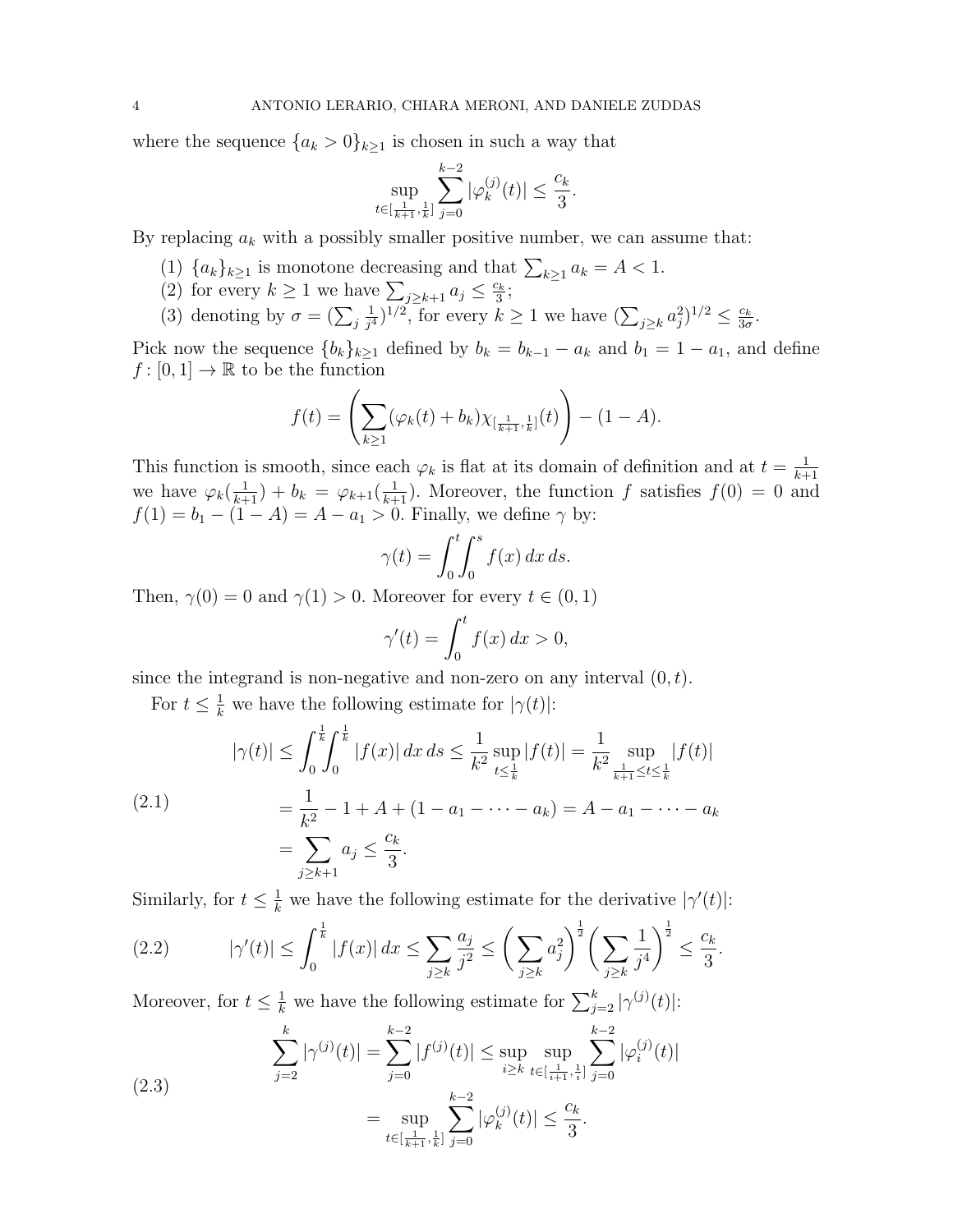Combining  $(2.1)$ ,  $(2.2)$  and  $(2.3)$  we get:

$$
\sum_{j=0}^{k} |\gamma^{(j)}(t)| \le c_k \quad \text{ for } t \le \frac{1}{k}.
$$

<span id="page-4-0"></span>LEMMA 10. Let M be a smooth manifold, and let  $X \subseteq \text{Int}(M)$  be a finite simplicial subcomplex. Let also  $U$  be a compact, smooth regular neighborhood of  $X$ . Then there exists a  $C^{\infty}$  function  $\alpha: U \to [0, 1]$  such that:

- (1)  $\alpha^{-1}(0) = X$  and  $\alpha^{-1}(1) = \partial U;$
- (2)  $\alpha$  has no critical points in  $(0, 1)$ ;
- (3) the sublevels  $B_{\varepsilon}(\alpha)$  are smooth regular neighborhoods of X for every  $\varepsilon \in (0,1]$ .

Proof. There is a triangulation of M such that the star  $st(X, M)$  of X is a regular neighborhood of X in M (see Rourke and Sanderson [\[11\]](#page-10-5)). We set  $\tilde{U} = \text{st}(X, M)$ . Let us also consider the function  $\tilde{f}: \tilde{U} \to [0, 2]$  which is affine-linear on every simplex and which takes value zero on X and value 2 on  $\partial \tilde{U}$ . Observe that this function is piecewise smooth, and hence Lipschitz. Let  $\tilde{v}$  be the Lipschitz vector field on U constructed as in [\[5,](#page-10-6) Lemma 2.3]. It follows from [\[6\]](#page-10-7) that there exists a fundamental system of neighborhoods  $\{U_n\}_{n\geq 1}$  of X in M such that

- (1)  $U_1 \subset \widetilde{U}$  and  $U_{n+1} \subset \text{Int}(U_n)$  for every  $n \geq 1$ ;
- (2)  $X_n = \partial U_n$  is a smooth embedded submanifold of M of codimension one;
- (3) the vector field  $\tilde{v}$  is transversal to  $X_n$  for every  $n \geq 1$ ;
- (4)  $U_n \setminus \text{Int}(U_{n+1})$  is PL diffeomorphic to  $X_n \times \left[\frac{1}{n+1}, \frac{1}{n}\right]$  $\frac{1}{n}$ .

For every  $n \geq 1$  let now  $v_n$  be a smooth vector field on  $U_n\setminus \text{Int}(U_{n+1})$  which is sufficiently close to  $\tilde{v}$  in order to guarantee that the flow lines of  $v_n$  give a diffeomorphism

$$
\varphi_n: X_n \times \left[\frac{1}{n+1}, \frac{1}{n}\right] \to U_n \setminus \text{Int}(U_{n+1}).
$$

All these diffeomorphisms can be glued together to give a diffeomorphism

$$
\varphi \colon X_1 \times (0,1] \to U_1 \setminus X.
$$

Let  $\pi_2$  be the projection of  $X_1 \times (0,1]$  on the second factor. Notice that, by the uniqueness up to smooth isotopies of regular neighborhoods, we can assume  $U = U_1$ and define the map  $\alpha: U \to [0, 1]$  such that

$$
\begin{cases} \alpha|_{U \setminus X} = \gamma \circ \pi_2 \circ \varphi^{-1} \\ \alpha|_X \equiv 0, \end{cases}
$$

where  $\gamma : [0, 1] \rightarrow [0, 1]$  is an appropriate smooth function that we will now construct. Such function will be monotone, with nonzero derivative on  $(0, 1]$  and with derivatives that go to zero sufficiently fast at zero, in such a way that  $\alpha$  will be smooth and with no critical points in  $U$  other than the points in  $X$ .

For the construction of  $\gamma$ , denote  $\beta = \pi_2 \circ \varphi^{-1}$  and fix fiberwise norms on the jet bundles  $J^k(U,\mathbb{R})$  and  $J^k(\mathbb{R},\mathbb{R})$ . We denote both these norms by  $\|\cdot\|$ . Denoting by  $j_p^k f \in J_p(X, M)$  the k-th jet of a smooth map  $f: X \to M$ , we claim that for every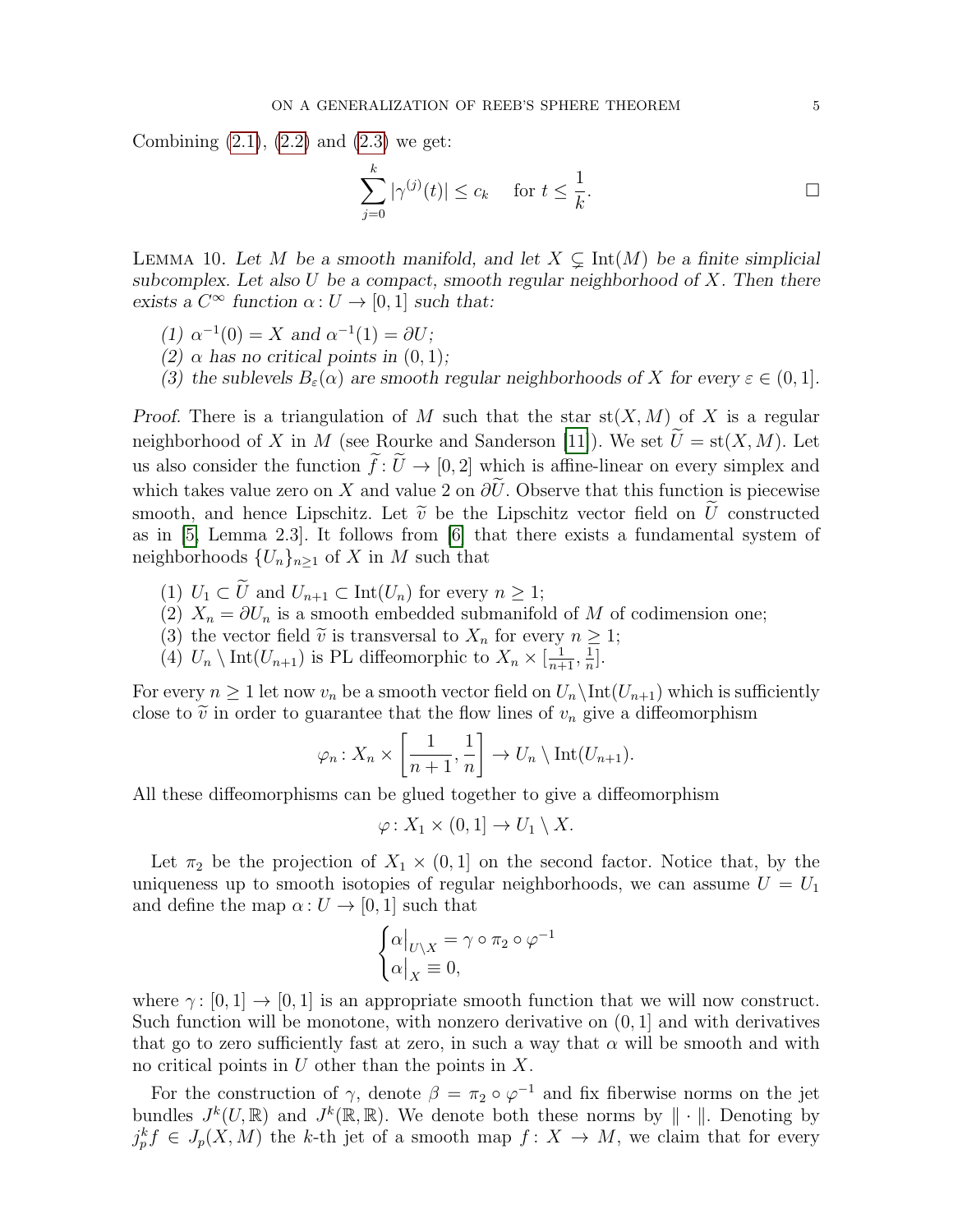$k \geq 0$  there exists  $p(k) > 0$  such that every  $p \in U \setminus X$  and for every smooth function  $\gamma : [0, 1] \to \mathbb{R}$ , we have

<span id="page-5-0"></span>(2.4) 
$$
||j_p^k(\gamma \circ \beta)|| \leq C(k) \cdot ||j_{\beta(p)}^k \gamma|| \cdot ||j_p^k \beta||^k.
$$

Denoting by  $(x_1, \ldots, x_n)$  coordinates on  $U_1$ , Faá di Bruno's formula reads:

$$
\frac{\partial^k(\gamma \circ \beta)}{\partial x_1 \cdots \partial x_k}(x(p)) = \sum_{\pi \in \mathcal{P}_k} \gamma^{(|\pi|)}(\beta(x)) \cdot \prod_{b \in \pi} \frac{\partial^{|b|} \beta}{\partial x_{i_1} \cdots \partial x_{i_b}}(x(p)),
$$

where  $\mathcal{P}_k$  denotes the set of all partitions  $\pi$  of the set  $\{1,\ldots,k\}$  and " $b \in \pi$ " means that the variable b runs through the list of all of the blocks of the partition  $\pi$ . In particular, from this formula we deduce that:

$$
||j_p^k(\gamma \circ \beta)|| \le C_1(k) \left( \sup_{j=0,\ldots,k} |\gamma^{(j)}(\beta(p))| \right) \sum_{\pi \in \mathcal{P}_k} \prod_{b \in \pi} \left| \frac{\partial^{|b|} \beta}{\partial x_{i_1} \cdots \partial x_{i_b}} (x(p)) \right|
$$
  

$$
\le C_2(k) \left( \sup_{j=0,\ldots,k} |\gamma^{(j)}(\beta(p))| \right) \sum_{\pi \in \mathcal{P}_k} ||j_p^k \beta||^{b|}
$$
  

$$
\le C_3(k) ||j_{\beta(p)}^k \gamma|| \cdot (\#\mathcal{P}_k) \cdot ||j_p^k \beta||^k
$$
  

$$
\le C(k) \cdot ||j_{\beta(p)}^k \gamma|| \cdot ||j_p^k \beta||^k,
$$

which is  $(2.4)$ . For every  $k \geq 0$  set now

$$
\tilde{c}_k := C(k) \sup_{p \in \varphi(X_1 \times [\frac{1}{k+1}, 1])} ||j_p^k \beta||^k.
$$

From Lemma [9](#page-2-0) (applied with the choice  $\{c_k = (\tilde{c}_k k)^{-1}\}\$  we get a smooth function  $\tilde{\gamma}: [0,1] \to \mathbb{R}$  such that  $\tilde{\gamma}(0) = 0$ ,  $\tilde{\gamma}(1) > 0$ ,  $\tilde{\gamma}'(t) > 0$  on  $(0,1]$  and  $\sum_{j \leq k} |\tilde{\gamma}^{(j)}(t)| \leq \frac{1}{k\tilde{c}_k}$ for all  $t \leq \frac{1}{k}$  $\frac{1}{k}$ .

We define our function as  $\gamma := \tilde{\gamma}/\tilde{\gamma}(1)$ , so that  $\gamma(1) = 1$ . We claim that for every  $\ell \geq 0$  and for every  $\varepsilon > 0$  there exists  $m \geq 0$  such that  $||j_p(\gamma \circ \beta)|| \leq \varepsilon$  for all  $p \in \beta^{-1}([0, \frac{1}{n}]$  $\frac{1}{m}$ ]). This means that for every  $\ell \geq 0$  the  $\ell$ -th jet of  $\gamma \circ \beta$  goes uniformly to zero as p approaches X. Hence, the extension of  $\gamma \circ \beta$  to zero on X is smooth on  $U_1$ .

In order to prove the claim, let  $\ell \geq 0$ ,  $\varepsilon > 0$  and pick  $m \geq 0$  such that  $\frac{1}{m} \leq \varepsilon \tilde{\gamma}(1)$ . Let  $p = \varphi(x, t)$  be a point with  $t = \beta(p) \leq \frac{1}{m}$  $\frac{1}{m}$  and choose  $k \geq m$  such that  $\frac{1}{k+1} \leq t \leq \frac{1}{k}$  $\frac{1}{k}$ .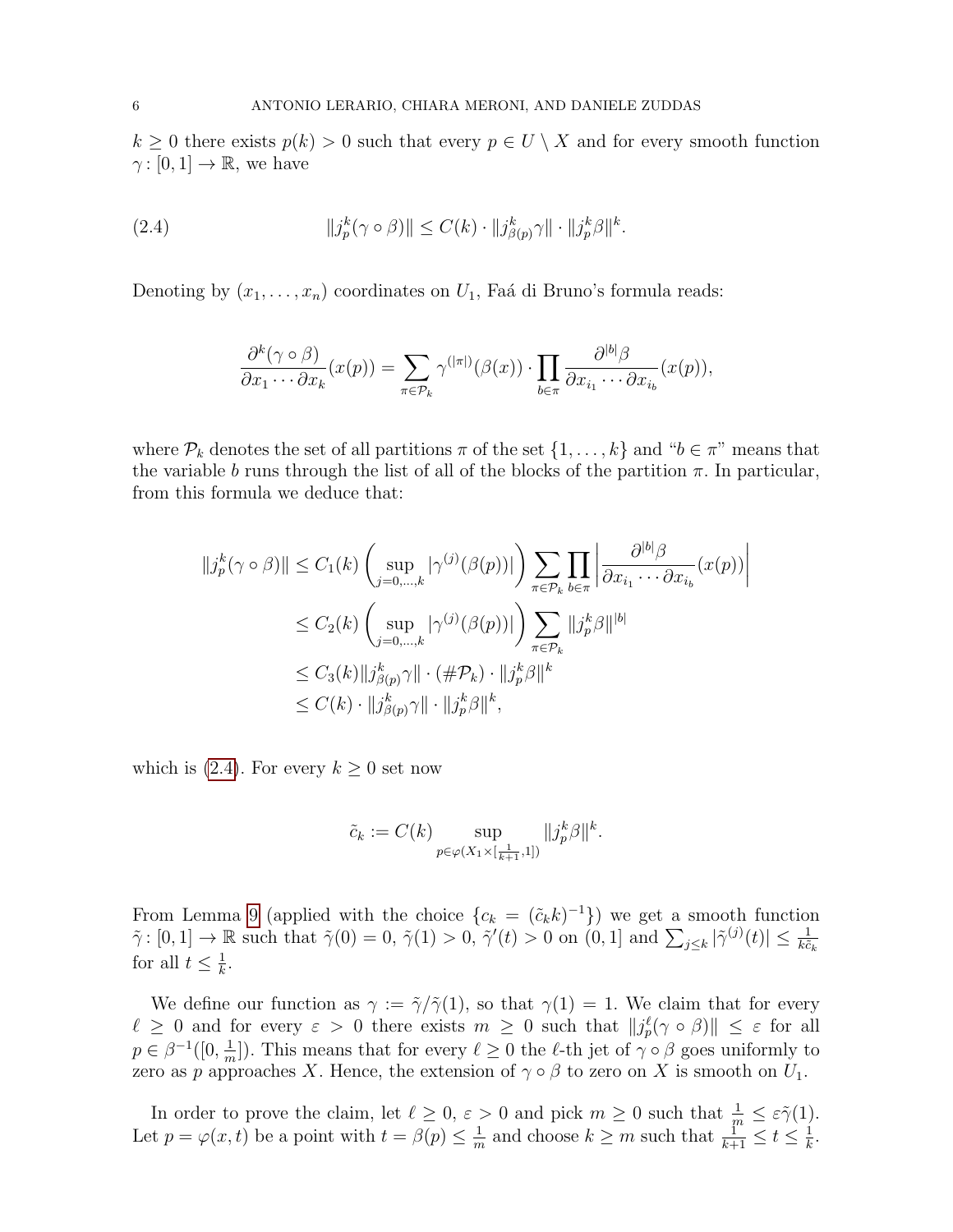Then:

$$
||j_p^{\ell}(\gamma \circ \beta)|| \le ||j_p^k(\gamma \circ \beta)||
$$
  
\n
$$
\le C(k) \cdot ||j_{\beta(p)}^k \gamma|| \cdot ||j_p^k \beta||^k
$$
  
\n
$$
= \frac{C(k)}{\tilde{\gamma}(1)} ||j_{\beta(p)}^k \tilde{\gamma}|| \cdot ||j_p^k \beta||^k
$$
  
\n
$$
= \frac{C(k)}{\tilde{\gamma}(1)} \left( \sum_{j=0}^k |\tilde{\gamma}^{(j)}(t(p))| \right) \cdot ||j_p^k \beta||^k
$$
  
\n
$$
\le \frac{C(k)}{\tilde{\gamma}(1)} \frac{1}{k\tilde{c}_k} \cdot ||j_p^k \beta||^k
$$
  
\n
$$
\le \frac{1}{k\tilde{\gamma}(1)} \le \frac{1}{m\tilde{\gamma}(1)} \le \varepsilon,
$$

which is what we wanted. Since  $\tilde{\gamma}'(t) > 0$  on  $(0,1]$ , the same is true for  $\gamma'(t)$  and therefore  $\alpha$  has no critical points other than the points in X.

Proof of Theorem [1.](#page-0-0) Without loss of generality we may assume that M is connected, since we can construct the Reeb function independently on each connected component. Let  $\alpha: U \to [0, 1]$  be given by Lemma [10,](#page-4-0) where U is a smooth regular neighborhood of X in M. Let now  $V = M \setminus \text{Int}(U)$  and consider a spine Y for V. Using Lemma [10](#page-4-0) we get a smooth regular neighborhood V' of Y in M and a function  $\alpha' : V' \to [0, 1]$  with the set of minima  $Y$ ; using the uniqueness of regular neighborhoods,  $V$  is diffeomorphic to V' and hence the function  $\alpha'$  can be defined on V itself. Set  $\beta = 1 - \alpha'$ . We can glue the functions  $\alpha$  and  $\beta$  along the common boundary  $\partial U = \partial V$ , using Lemma [8.](#page-2-1) The result is a Reeb function f on M with extrema X and Y, as desired.  $\square$ 

## 2.1. Relation between maxima and minima

<span id="page-6-0"></span>LEMMA 11. Let M be a smooth, connected, compact manifold and let  $f: M \to [0,1]$ be a Reeb function such that  $X_0 = f^{-1}(0)$  is a finite simplicial subcomplex. For every  $\varepsilon \in (0,1)$  there exists a smooth regular neighborhood T of  $X_0$  in M such that  $T \subset$ Int $(B_{\varepsilon}(f))$  and  $W = B_{\varepsilon}(f) \setminus \text{Int}(T)$  is an h-cobordism between  $\partial T$  and  $f^{-1}(\varepsilon) = \partial B_{\varepsilon}(f)$ . In particular  $M \setminus f^{-1}(1)$  deformation retracts to  $X_0$ .

Proof. Without loss of generality we assume that  $X_0$  is connected; the non-connected case can be treated analogously, working separately on every connected component.

We observe first that the sublevels  $B_{\varepsilon}(f)$  are also connected. In fact, suppose by contradiction that there exists  $0 < a < 1$  such that  $B_a(f)$  is not connected. Denote by C a connected component of  $B_a(f)$  that does not contain  $X_0$ . Let

$$
b = \min_{x \in C} f(x)
$$

and fix  $\bar{x} \in C$  such that  $f(\bar{x}) = b$ . This is a critical point for f that is not in  $X_0$  or  $X_1$ , so we get the contradiction.

Moreover the family of sublevels  ${B_{\varepsilon}(f)}_{\varepsilon>0}$  is a fundamental system of neighborhoods. In fact let  $V$  be a closed tubular neighborhood of  $X_0$  and take

$$
s = \min_{x \in \partial V} f(x).
$$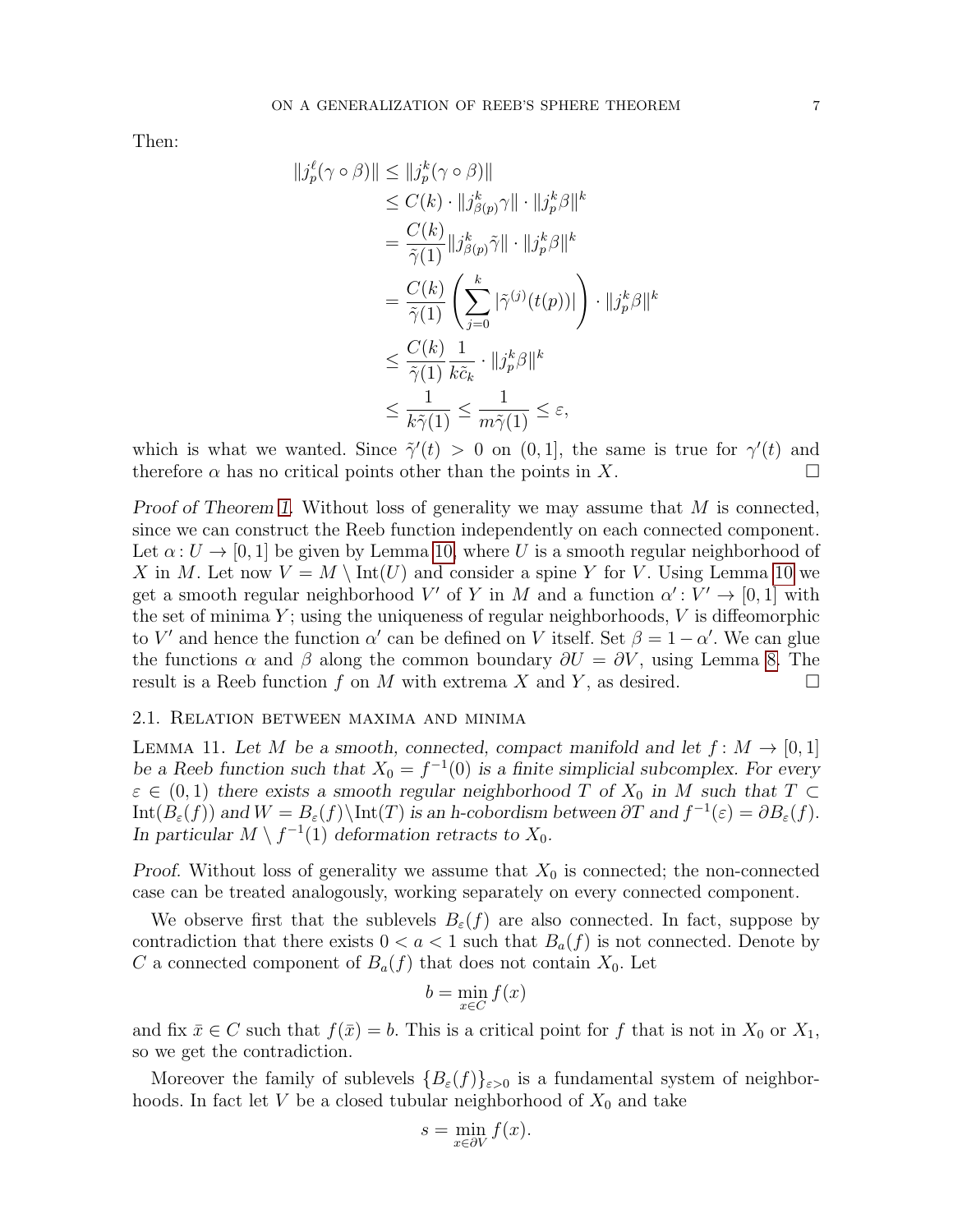If we assume that  $B_{\frac{s}{2}}(f) \nsubseteq \text{Int } V$ , then we can separate it as

$$
(B_{\frac{s}{2}}(f) \cap \text{Int } V) \sqcup (B_{\frac{s}{2}}(f) \cap (M \setminus V)),
$$

which leads to a contradiction, since  $B_{\frac{s}{2}}(f)$  is connected.

Let  $\alpha: U \to [0,1]$  be given by Lemma [10](#page-4-0) and consider the family  ${B_{\varepsilon}(\alpha)}_{0 \leq \varepsilon \leq 1}$  of smooth regular neighborhoods of  $X_0$  (recall that  $U = B_1(\alpha)$ ). Let  $0 < \varepsilon_3 < \varepsilon_2 < \varepsilon_1 < \varepsilon$ be such that

$$
B_{\varepsilon_3}(\alpha) \subset \mathrm{Int}(B_{\varepsilon_2}(f)) \subset B_{\varepsilon_2}(f) \subset \mathrm{Int}(B_{\varepsilon_1}(\alpha)) \subset B_{\varepsilon_1}(\alpha) \subset \mathrm{Int}(B_{\varepsilon}(f)).
$$

We set  $T = B_{\varepsilon_3}(\alpha)$  and fix a Riemannian metric on M, so that we can consider the gradients of f and  $\alpha$  (and their flows). We can write  $W = W' \cup f^{-1}([\varepsilon_2, \varepsilon])$  with  $W' = B_{\varepsilon_2}(f) \setminus \text{Int}(T)$ . Following the flow of  $-\nabla f$  one first deformation retracts W onto W'. Since  $W' \subset \alpha^{-1}([\varepsilon_3, \varepsilon_1]) \subset W$ , we can restrict to W' the deformation retraction of  $\alpha^{-1}([\varepsilon_3, \varepsilon_1])$  onto  $\partial T = \alpha^{-1}(\varepsilon_3)$ , given by the flow of  $-\nabla \alpha$ . This gives a deformation retraction of W onto  $\partial T$ . A similar reasoning, exchanging the roles of  $\alpha$  and f and using their gradients, yields a deformation retraction of W onto  $f^{-1}(\varepsilon)$ . This proves the first part of the lemma.

The second part of the lemma follows easily:  $M \setminus f^{-1}(1)$  deformation retracts to  $B_{\varepsilon}(f)$ using the flow of  $-\nabla f$ ;  $B_{\varepsilon}(f) = W \cup T$  deformation retracts to T (by the previous part) and T deformation retracts to  $X_0$ , since it is a regular neighborhood.

<span id="page-7-0"></span>REMARK 12. Suppose that M is a closed oriented n-manifold and let  $f: M \to [0, 1]$  be a Reeb function having as extrema two simplicial subcomplexes  $X_0, X_1 \subset M$ . There are isomorphisms  $H_i(M, X_1) \cong H_i(M, M - X_0) \cong H^{n-i}(X_0)$ , for all  $i \geq 0$ , the former being induced by inclusion and using Lemma [11,](#page-6-0) while the latter is a well-known duality (see for example [\[3,](#page-10-8) Proposition 3.46]). Then, the long exact sequence of the pair  $(M, X_1)$ yields the following long exact sequence

$$
\cdots \to H_i(X_1) \to H_i(M) \to H^{n-i}(X_0) \to H_{i-1}(X_1) \to \cdots
$$

In the non-orientable case an analogous long exact sequence holds with  $\mathbb{Z}_2$  coefficients.

This means that the image of the inclusion  $H_i(X_1) \to H_i(M)$  lies in the orthogonal complement of the restriction  $H^{n-i}(M) \to H^{n-i}(X_0)$ . This gives a necessary condition for two subcomplexes of M to be the extrema of a Reeb function.

In the particular case of  $M = S<sup>n</sup>$  we can notice something more. Alexander duality in fact states that  $\widetilde{H}_i(S^n \setminus X_0) \cong \widetilde{H}^{n-i-1}(X_0)$  and therefore

$$
\widetilde{H}_i(X_1) \cong \widetilde{H}^{n-i-1}(X_0).
$$

This implies for example that the sum of the Betti numbers of  $X_0$  must coincide with the sum of the Betti numbers of  $X_1$ .

## 3. Dimension 3

We prove now Theorem [2](#page-1-2) from Section [1,](#page-0-1) whose statement we recall here for the reader's convenience.

THEOREM 2. Let  $M$  be a smooth closed connected 3-manifold. Then the following conditions are equivalent: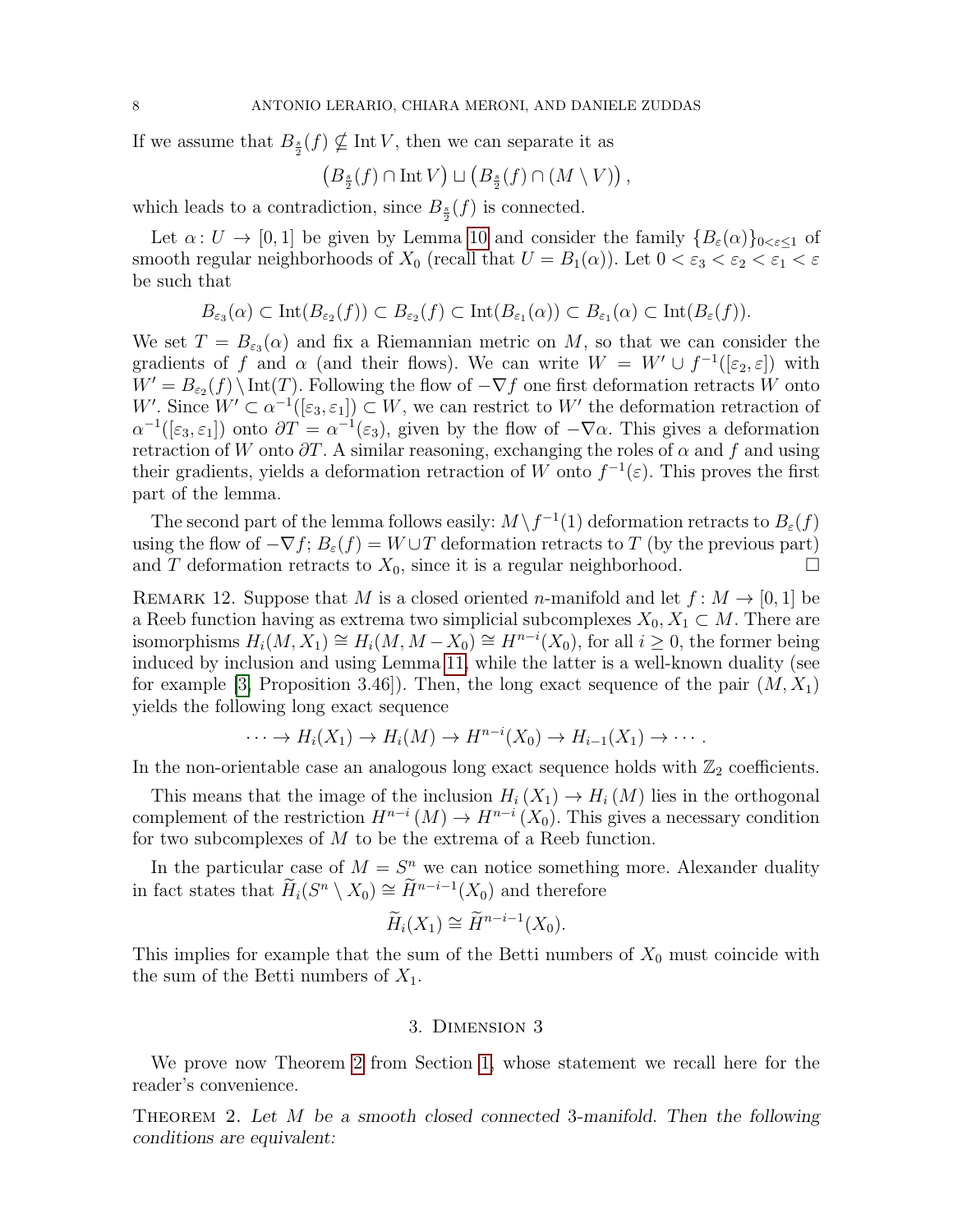- (1) there exists a Reeb function  $f: M \to [0, 1]$  having connected 1-dimensional subcomplexes of the same Euler characteristic  $\chi$  as extrema, for some  $\chi \leq 1$ ;
- (2) the Heegaard genus of M is at most  $1 \chi$  in the orientable case and  $2 2\chi$  in the non-orientable case.

Proof. (1)  $\Rightarrow$  (2). Given  $\varepsilon > 0$ , by Lemma [11](#page-6-0) there exists a regular neighborhood T of  $X_0$  such that  $T \subset \text{Int}(B_\varepsilon(f))$  and  $W = B_\varepsilon(f) \setminus \text{Int}(T)$  is an h-cobordism. By [\[4,](#page-10-9) Theorem 10.2], it follows that this cobordism is a product, that is  $W \cong \partial T \times [0,1]$ . Since T is a genus-g handlebody, with  $g = 1 - \chi$  in the orientable case and  $g = 2 - 2\chi$  in the nonorientable case, it follows that  $B_{\varepsilon}(f) = T \cup W$  is a genus-g handlebody. Similarly, the superlevel  $A_\varepsilon(f)$  is a genus-g handlebody and the Heegaard genus of  $M = B_\varepsilon(f) \cup \partial A_\varepsilon(f)$ is at most g.

 $(2) \Rightarrow (1)$ . Consider a genus g Heegaard splitting of  $M = P \cup_{\partial} Q$ , where P and Q are 3-dimensional handlebodies of genus g, with  $g = 1 - \chi$  in the orientable case and  $g = 2 - 2\chi$  in the non-orientable case. Then there are connected graphs  $X_0 \subset P$  and  $X_1 \subset Q$  with Euler characteristic  $\chi$ , such that P is a regular neighborhood of  $X_0$  and Q is a regular neighborhood of  $X_1$ . The proof of the claim follows immediately from Lemma [10](#page-4-0) and the uniqueness of regular neihgborhoods, as in the proof of Theorem [1.](#page-0-0)

Remark 13. In the proof of the first implication of the previous theorem we used [\[4,](#page-10-9) Theorem 10.2. The application of this result does not need the Poincaré Conjecture because the sublevel  $B_{\varepsilon}(f)$  can be embedded into a handlebody (hence in  $\mathbb{R}^3$ ) following the flow of  $-\nabla f$ . In particular  $B_{\varepsilon}(f)$  does not contain fake 3-cells.

REMARK 14. If M is a closed, orientable 3-manifold and  $f: M \rightarrow [0,1]$  is a Reeb function such that  $X_0 \cong X_1 \cong S^k$  are smoothly embedded k-spheres, then one can prove that  $M \cong S^3 \sqcup S^3$ , if  $k = 0$ , and  $M \cong S^1 \times S^2$  if  $k = 2$ . The case  $k = 0$  follows from Milnor's version of Reeb's Sphere Theorem. The case  $k = 2$  is also elementary, following the same lines as Proposition [15,](#page-8-1) and using the fact that the h-cobordism holds true also in dimension  $n = 3$ , being equivalent to the Poincaré Conjecture.

# 4. Higher dimensions

Consider a manifold  $M$  of dimension  $n$  and a Reeb function with two smoothly embedded copies of  $S^k$ ,  $k < n$ , as extrema. If we restrict to  $n \geq 6$ , we may use cobordism techniques and prove the following statements.

<span id="page-8-1"></span>**PROPOSITION** 15. Let M be a smooth closed connected orientable manifold of dimension  $n > 6$ . Suppose that there exists a Reeb function  $f: M \to [0, 1]$  whose extrema are finite simplicial subcomplexes with fundamental group having trivial Whitehead group. Then  $B_{\varepsilon}(f)$  and  $A_{\varepsilon}(f)$  are smooth regular neighborhoods of  $X_0$  and  $X_1$ , respectively.

Proof. This follows from Lemma [11](#page-6-0) together with the s-cobordism Theorem [\[9\]](#page-10-10) applied to smooth regular neighborhoods of  $X_0$  and  $X_1$ , respectively (see also the proof of Theorem [2\)](#page-1-2).  $\Box$ 

From this result, we can then deduce the following corollary.

<span id="page-8-0"></span>Corollary 16. Let M be a smooth closed connected orientable manifold of dimension  $n \geq 6$  and let  $1 \leq k \leq n$ . Then the following conditions are equivalent: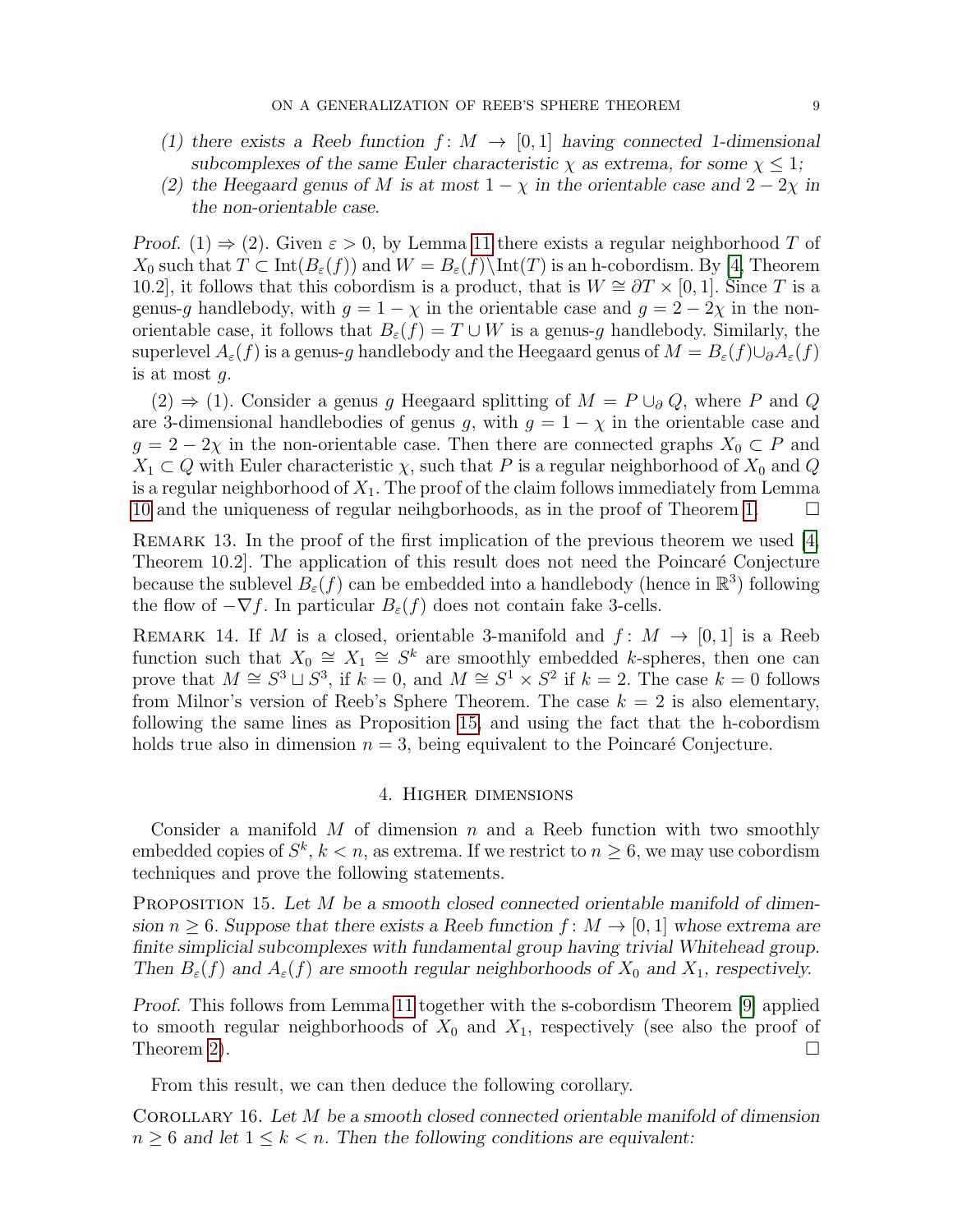- (1) there exists a Reeb function  $f: M \to [0,1]$  with two smoothly embedded kspheres as extrema, with trivial normal bundle;
- (2) M is obtained by gluing two copies of  $S^k \times D^{n-k}$  along their boundaries with a diffeomorphism of  $S^k \times S^{n-k-1} = \partial (S^k \times D^{n-k}).$

Notice in particular that for  $k = n - 1$ , M is diffeomorphic to  $S^{n-1} \times S^1$ .

## 5. Concluding remarks and open questions

Remark 17. The s-cobordism theorem still holds true in dimension 5 topologically, so Proposition [15](#page-8-1) and Corollary [16](#page-8-0) can be extended to dimension 5 up to homeomorphisms instead of diffeomorphisms. However 5-dimensional s-cobordism theorem fails in the smooth category. Indeed, any two homeomorphic but not diffeomorphic closed smooth simply connected 4-manifolds are known to be smoothly h-cobordant).

In dimension 4, the h-cobordism theorem holds topologically in the simply connected case, while in the smooth category it is equivalent to the 4-dimensional Smooth Poincar´e Conjecture, which is still open. It would be intriguing to investigate an analogous to Corollary [16](#page-8-0) in dimension 4, in the smooth category.

REMARK 18. If  $f: M \to [0,1]$  is a Reeb function with extrema  $X_0, X_1 \subset M$ , the flow of  $\nabla f$ , with respect to a fixed Riemannian metric, yields a diffeomorphism

$$
M\setminus (X_0\cup X_1)\cong f^{-1}(\varepsilon)\times \mathbb{R},
$$

for any  $\varepsilon \in (0,1)$ , and  $f^{-1}(\varepsilon)$  is a smooth closed hypersurface in M. In particular,  $M \setminus (X_0 \cup X_1)$  has finitely many ends, because the connected components of  $X_0 \cup X_1$ can be identified with the end points of  $M \setminus (X_0 \cup X_1)$ , which, in turn, correspond to the connected components of  $f^{-1}(\varepsilon)$ . Moreover, if M is connected and  $X_0$  and  $X_1$  have topological dimension at most dim  $M-2$ , then they do not disconnect M and hence they must be connected. Therefore, certain subspaces of  $M$  (for example, a Cantor set) cannot occur as extrema of a Reeb function.

So, the following question arises naturally.

Question 19. Which subspaces of a closed manifold can be realized as one of the extrema of a certain Reeb function?

Another question is motivated by our constructions in Lemma [10](#page-4-0) and in Theorem [1,](#page-0-0) which produce Reeb functions admitting a collapsing pseudo-gradient vector field  $v$ , that is, the flow lines of v (resp.  $-v$ ) give a collapsing of  $M \setminus X_0$  to  $X_1$  (resp. of  $M \setminus X_1$ to  $X_0$ ).

QUESTION 20. Does there exist a closed manifold M with a Reeb function  $f : M \to [0, 1]$ with no collapsing pseudo-gradient vector field?